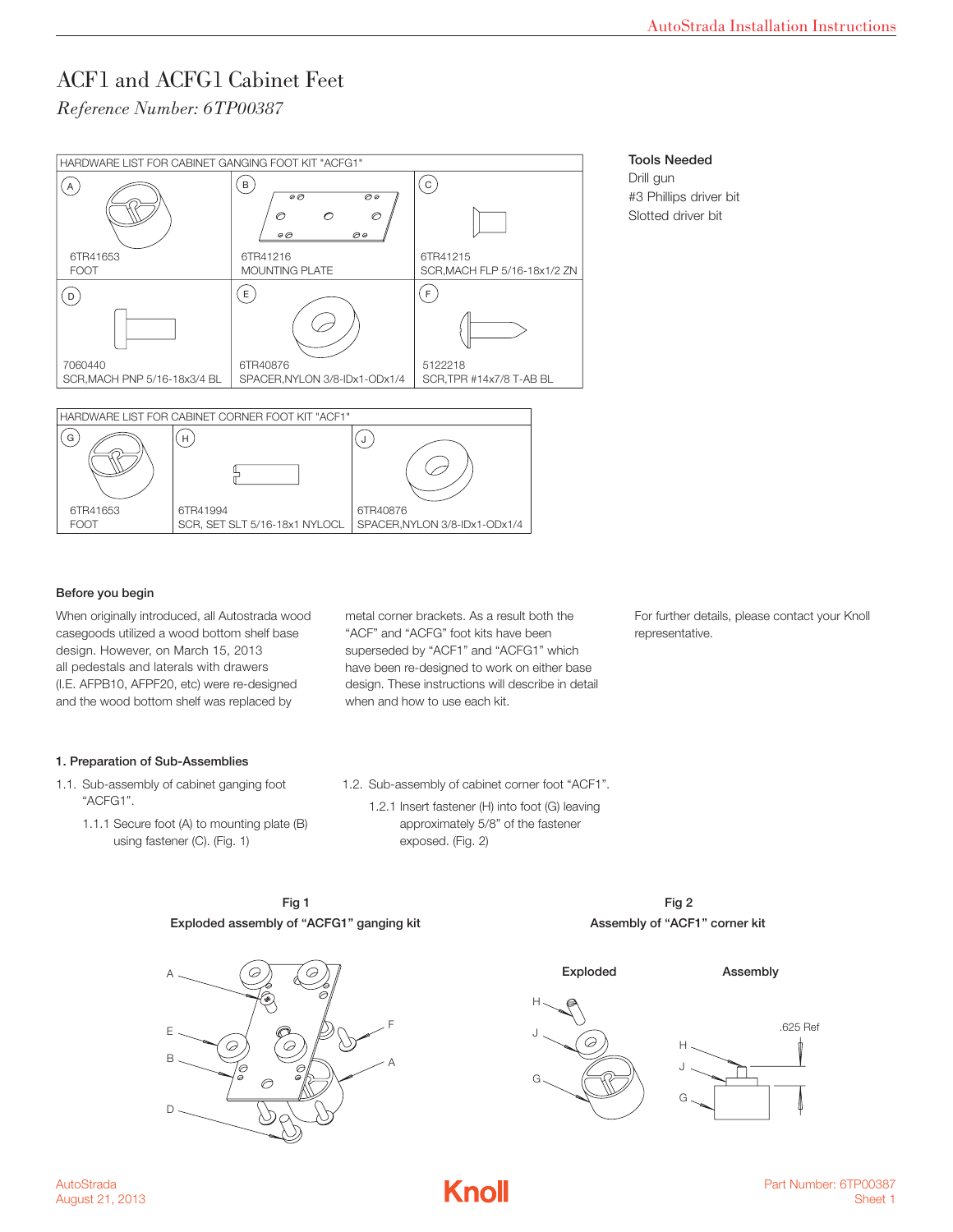*Reference Number: 6TP00387* 

#### 2. Stand-Alone Cabinet with Corner Feet

- 2.1. Position cabinet as required then remove all glides. (Fig. 3)
- 2.2. Attach the previously assembled "ACF1" corner feet. On units with wood bottom shelf, spacer (J) is also required. (Fig. 4)
- 2.3. Re-install all four of the previously removed glides and adjust glides to level the cabinet. (Fig. 4)





Fig 4



Corner foot ACF1 without spacer  $\frac{1}{2}$  corner foot ACF1 with spacer



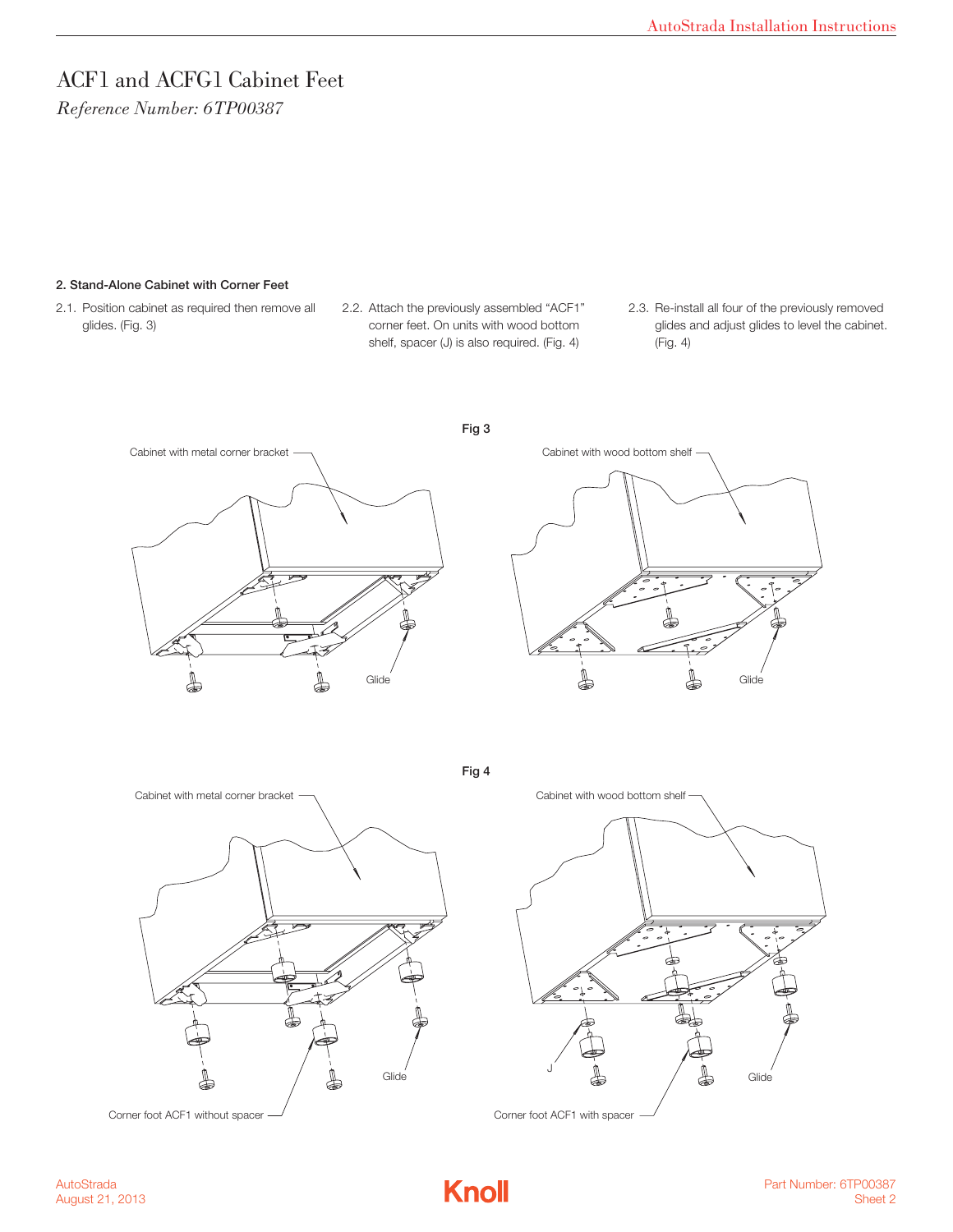*Reference Number: 6TP00387* 

#### 3. Ganging Two Cabinets with Wood Bottom Shelf

- 3.1. Position cabinets as required then remove all glides. (Fig. 5)
- 3.2. Where the cabinets are to be ganged together ...
	- 3.2.1 Remove all four triangular plates. (Fig. 5)
	- 3.3.2 Attach the previously assembled "ACFG1" ganging feet using spacers (E) and fasteners (F). (Fig. 6)
	- 3.3.3 Re-install two of the four glides previously removed. (Fig. 6)
	- *Note*: *The two remaining glides are no longer required.*
- 3.3. On the outside corners ...
	- 3.3.1 Attach the previously assembled "ACF1" corner feet using spacer (J). (Fig. 6)
	- 3.3.2 Re-install all four of the previously removed glides. (Fig. 6)
- 3.4. Adjust glides to level the cabinets.





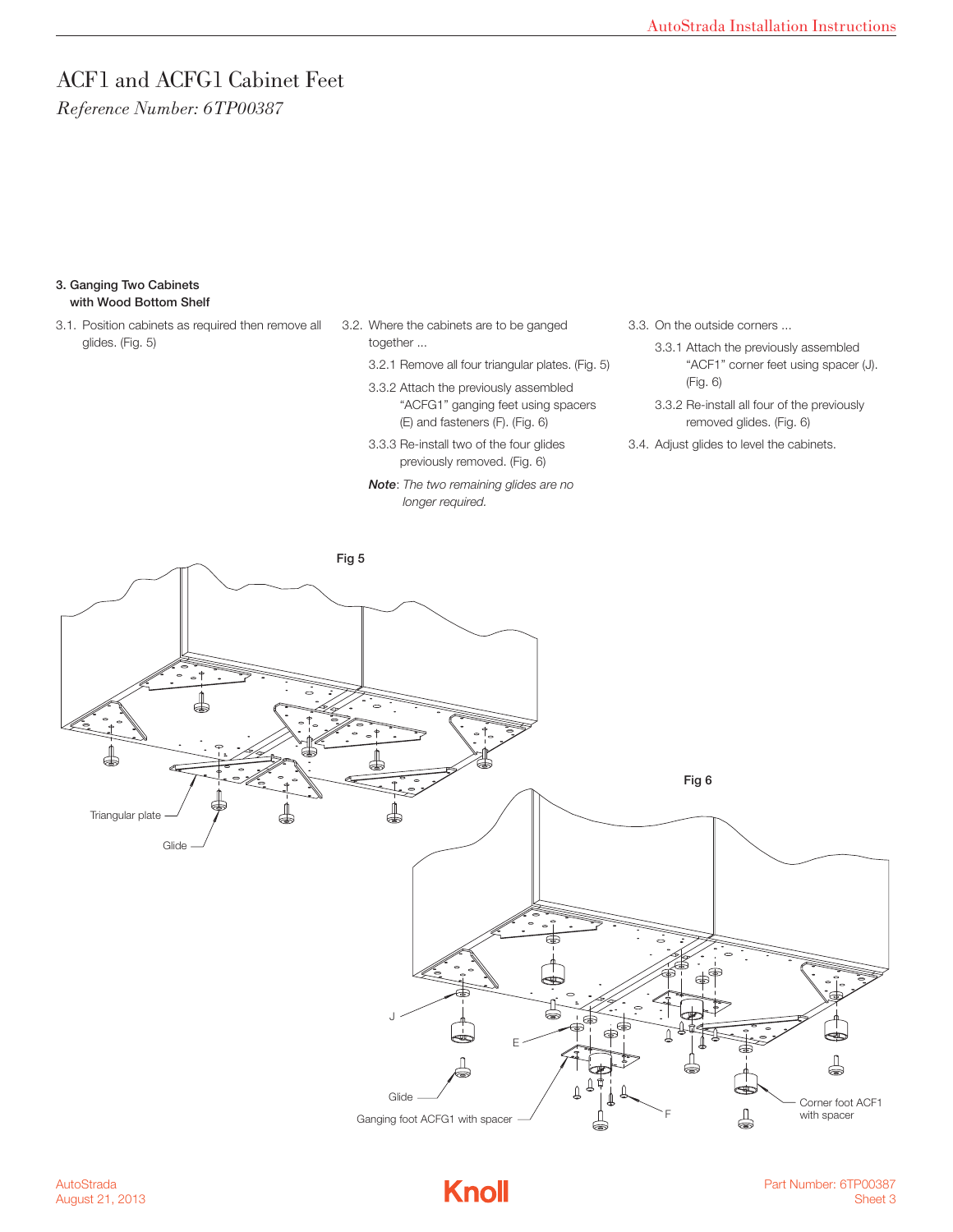*Reference Number: 6TP00387* 

#### 4. Ganging Two Cabinets with Metal Corner Bracket Bottoms

- 4.1. Position cabinets as required then remove all glides. (Fig. 7)
- 4.2. Where the cabinets are to be ganged together ...
	- 4.2.1 Attach the previously assembled ganging feet "ACFG1" using fastener (D). (Fig. 8)
	- 4.2.2 Re-install two of the four glides previously removed. (Fig. 8)
	- *Note*: *The two remaining glides are no longer required.*
- 4.3. On the outside corners ...
	- 4.3.1 Attach the previously assembled corner feet "ACF1". (Fig. 8)
	- 4.3.2 Re-install all four of the previously removed glides. (Fig. 8)
- 4.4. Adjust glides to level the cabinets.

*Note*: *Spacers (E) and (J) are not required for this application.*